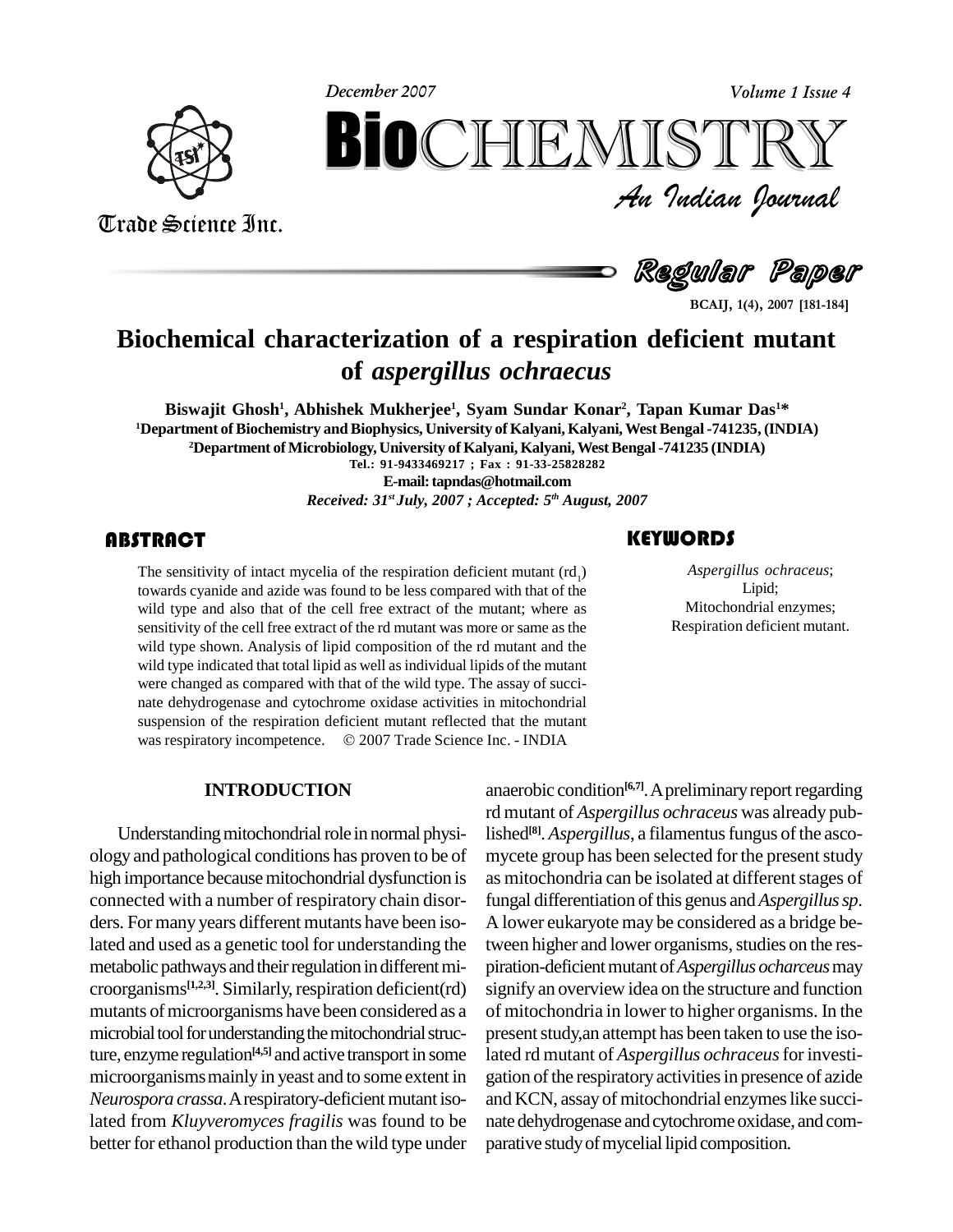# Regular Paper **MATERIALSAND METHODS**

## **Organisms andgrowth medium**

Mycelia of wild type, *Aspergillus ochraecus* and its respiratory deficient strain (rd) of the same were cultivated by germinating the fresh conidial suspension with optimal conditions in a CD broth as reported in our earlier published paper **[8]**.

For conidial formation, culture was grown on Czapex Dox(CD) agar plates of similar composition to theCD broth solidified with 2% agar.

## **Measurement of respiratory activities**

#### **Preparation of mycelia**

Conidial suspension of the wild type and  $rd_2$  mutant were inoculated into 100ml of liquid CD medium in a final concentration of  $10^9$  conidia/ml and allowed to  $_{\text{Th}}$ grow in a reciprocal shaker for 48 hours at 30<sup>o</sup>C. The  $\frac{1}{2}$  was m harvested mycelia of both strain was repeatedly washed separately with sterile distilled water and finally with 0.2M Na-phosphate buffer of pH 7.0.The washed<br>mycelia was preserved for the mesurement of oxygen<br>consumption polarographically at  $-20^{\circ}$ C and also for<br>RSA 0 mycelia was preserved forthe mesurement of oxygen consumption polarographically at  $-20^{\circ}$ C and also for the preparation of cell-free extract.

## **Preparation of cell-free extract**

The frozen mycelia was grounded with neutral alumina(1:1) in a mortal pestle and extracted with 0.2M Na-phosphate buffer of pH 7.0(5ml/g of mycelia).Cell debris was removed by centrifugation at 3000g for 15min. and preserved for the mesurement of oxygen consumption. All operations were carried out at  $4^{\circ}$ C.  $\qquad$ <sub>aci</sub>

#### **Measurement of respiration**

and cell-free extract separately. at 30<sup>o</sup>C with Clark type O<sub>2</sub> electrode (YS1 model 55) rod in 3ml of medium consisting of glucose(80m mol/ L), MgCl<sub>2</sub>(5m mol/L), sodium phosphate buffer(20m  $mol/L$ ,  $pH7.0$ ) and intact mycelia suspension/cell-free extract of wild type and  $\text{rd}_2$  mutant. The effect of so-<br>dium azide and potassium cyanide on respiration activities were also investigated by using intact mycelia

#### **Assay of respiratory enzymes**

#### **Isolation of mitochondria**

*I*ratory enzy<br>*Itochondria*<br>IISTRY<br>*Indian Iournal* **BIO**CHEMISTRY

Mycelia were collected after 48 hour of growth followed as before and grounded with neutral alu mina(1:1) in a mortal pestle and extracted with 0.5M mannitol-4mMEDTAbuffer pH7.3(10ml buffer/1.5g of mycelia). The suspension was thoroughly homogen zied and centrifuged at 1000g for 10min for complete removal of alumina and mycelial debris.The supernatant wastaken and centrifuged at 16000g for 20min .the residual pellets were washed thrice with the mannitol-EDTA buffer and the washed mitochondrial pellets was then suspended in approximate buffer for the mitochondrial marker enzymes. 0.1M Na-phosphate buffer and  $0.1M$  K-phosphate buffer were used for the assay of succinate dehydrogenase and citocrome oxidase respectively. All operation were carried out at  $4^{\circ}\textrm{C}$ .

## **Assay of succinate dehydrogenase**

The enzyme activity of succinate dehydrogenase was measured spectrophotometrically according to the method of Slater and Bonner **[9]** using potassium ferri cyanide as an electron acceptor and KCN as an inhibitor of cytochrome oxidase acivity. The reaction mixture contained 0.1M Na phosphate buffer(pH 7.0)1% BSA,0.005M potassium ferricyanide,0.01M succinate contained 0.1M Na phosphate buffer(pH 7.0)1%<br>BSA,0.005M potassium ferricyanide,0.01M succinate<br>and110µ g protein in mitochondrial suspension .The optical densitywas measured spectrophotometrically at420nm against the blank as a mixture water and mitochondrial suspension.

## **Assay of citochrome oxidase**

The uptake of O<sub>2</sub>was measured polarographically<br>citochrome C,60 $\mu$  mol of ascorbic acid and 450 $\mu$  g Cytochrome oxidase was assayed polarographi cally at 30 <sup>0</sup>C withClark type electrode using ascorbic acid as a reducing agent according to a modified method of Slater(1949) **[10]**. The reaction mixture contained acid as a reducing agent according to a modified method<br>of Slater(1949)<sup>[10]</sup>. The reaction mixture contained<br>180μ mol K- phosphate buffer (P<sup>H</sup> 7.5),0.15μ mol of of Slater(1949)<sup>[10]</sup>. The reaction mixture contained<br>180 $\mu$  mol K- phosphate buffer ( $P^H$ 7.5),0.15 $\mu$  mol of<br>citochrome C,60 $\mu$  mol of ascorbic acid and 450 $\mu$  g protein in mitochondrial suspension.

## **Mycelial lipid analysis**

## **Preparation of mycelium**

Freshly harvested mycelia of the wild type and rd<sub>2</sub> mutant grown in liquid CD medium stated as before were thoroughly washed separately with sterile distilled water and the washed mycelia was lyophilized. The lyophilized mycelia was preserved for extraction of lipid.

# **Procedure for extraction of lipid and estimation of individuallipids**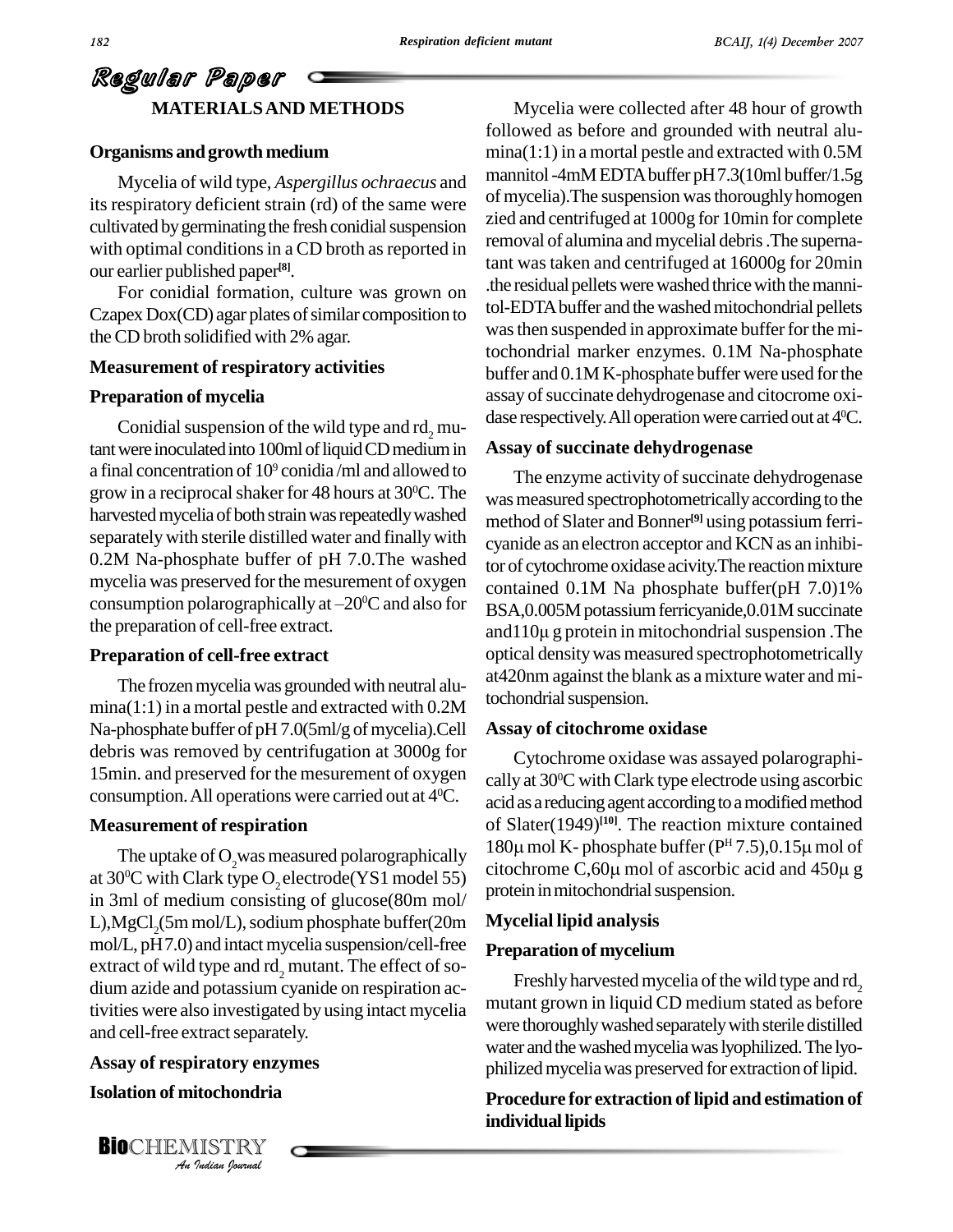Regular Paper

Lyophilized mycelia was powdered and lipid was extracted according to the method of Bligh and Dyer, (1959) **[11]** as described in detail in the published pa per **[12]**. Separation of polar and neutral lipid as well as estimation of neutral lipid,phospholipid and, sterol were carried out by the methods as stated earlier<sup>[12]</sup>.

## **Estimation of glycolipid**

Total glycolipid in the total lipids was measured according to the method of Neskovic et al.(1972) **[13]**. The reaction mixture contained 0.5ml of chloroform solution of a known amount of total lipids and 4.5ml orcinol reagent and allowed to incubate at 80 <sup>0</sup>C for 20min. After cooling the absorbance was measured at 505nmagainst appropriate blank.

#### **RESULTS**

It has been found that% inhibition of oxygen uptake in intact mycelia both of the wild type and the respiration deficient mutant  $\text{(rd)}$  increases with the increase of concentration of NaN<sub>3</sub> and KCN; but % inhibition rate towards KCN in rd mutant was found to be ap proximately 2.5 less than that of the wild type (Figure 2) and towards azide it was found to be approximately 2 timesless compared to the wild type(Figure 1).

The cyanide sensitivity towards cell free extract of the wild type and the mutant is shown in figure . It indicates that oxygen uptake in cell free extract of the wild type and the mutant in presence or absence of cyanide increases with the increase of time of cyanide-treat ment; but the increase of oxygen uptake rate was found to be higher in cell free extract both of the strain in absence of cyanide and% inhibition of oxygen uptake in presence cyanide was more or less same in the wildtype and its mutant

Figure presents the mycelial lipid composition of the mutant and the wildtype. It was found that the total mycelial lipid of the mutant was about 17% higher than that of the wildtype. The total phospholipid, of rd mutant was about 10%; sterol and glycolipid were found to be 41% and 58 35% less respectively, neutral lipid% higher than that of the wildtype.

The results of the assay of succinate dehydrogenase and cytochrome oxidase activities in mitochondrial suspension of rd, and the wildtype are presented in TABLE 1. It may be noted that the  $\text{rd}_1$  mutant possessed 44.58%



Figure 1 : Effect of sodium azide on oxygen uptake by in**tact mycelia ofwildtype and rdmutant**



**Figure 2 :Effect ofKCNon oxygen uptakeby intact mycelia of wildtype and rd mutant**



**Figure 3 :Effect of cyanide on cellfree extract of wildtype** and rd mutant

**TABLE 1 :** Specific activities of succinate dehydrogenase **and cytochrome oxidase in mitochondrialsuspension ofthe wildtype andits rd mutant.**

| <b>Succinate</b>           |                                                                 |
|----------------------------|-----------------------------------------------------------------|
| dehydrogenase <sup>a</sup> | Cytochrome oxidase <sup>b</sup>                                 |
| 3.14                       | 78.75                                                           |
| 1.74                       | 74.25                                                           |
|                            | "µmole/mg protein/hr, $^{\rm b}$ µl O2 consumed /mg protein /hr |

*ISS*<br> *I*<br> *I*<br>
IISTRY<br> *I*<br> *Indian bournal* lower activity compared with that of the wild type ; whereas the activity of cytochrome oxidase in  $\mathrm{rd}_1$  mutant remained al most same as the wild type.